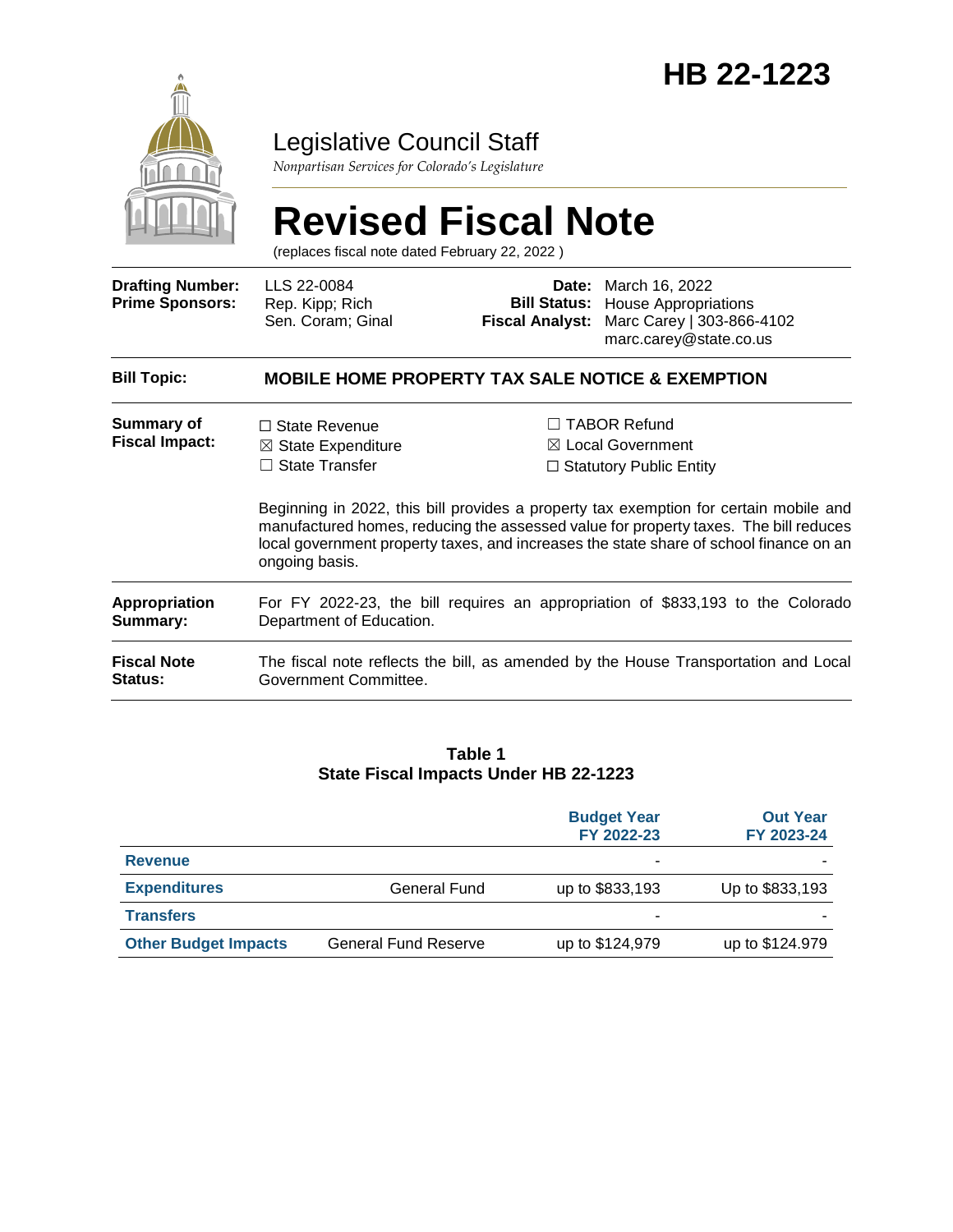Page 2

## Page 2<br>March 16, 2022 **HB 22-1223**

#### **Summary of Legislation**

Beginning with property tax year 2022, the bill creates a property tax exemption for mobile and manufactured homes with an actual value less than or equal to \$28,000. The bill also eliminates the requirement that a county treasurer provide notice in a newspaper of the sale of a mobile home due to property taxes owed if:

- a warrant has been delivered to the owner of the home or to his or her agent; and
- the county treasurer provides notice of the sale on the treasurer's website.

#### **Assumptions**

The Division of Property Taxation (DPT) in the Department of Local Affairs (DOLA) identified the actual value and property tax associated with qualifying mobile and manufactured homes that would be exempt under this bill in a recent survey of county assessors. Survey responses were not collected for all counties in Colorado. Fiscal impacts were calculated under the following assumptions:

- No qualifying mobile or manufactured homes exist in counties not responding to the survey. To the extent they do, impacts will be greater than estimated;
- Because county name was not included in the survey, a uniform 27 total program mills was assumed, likely overstating the school finance impact; and
- Owners of qualifying mobile or manufactured homes do not deduct property taxes associated with their mobile homes from their income tax.

#### **State Expenditures**

Starting in FY 2022-23, state expenditures for school finance are increased by up to \$833,193 as described below. In addition, the bill results in a workload increase for DOLA in FY 2022-23.

**School finance impact.** Using an assumed uniform 27-mill total program mill levy on affected mobile homes, the decrease in property taxes available for the local share of school finance may increase required state aid by up to \$833,193 in FY 2022-23 with ongoing impacts in future fiscal years. If the budget stabilization factor remains unchanged, state aid will increase to offset the property tax decrease.

**DOLA – Division of Property Taxation (DPT).** In FY 2022-23, the DPT will issue guidance to county assessors on exempting qualifying mobile homes. This will be accomplished within existing resources.